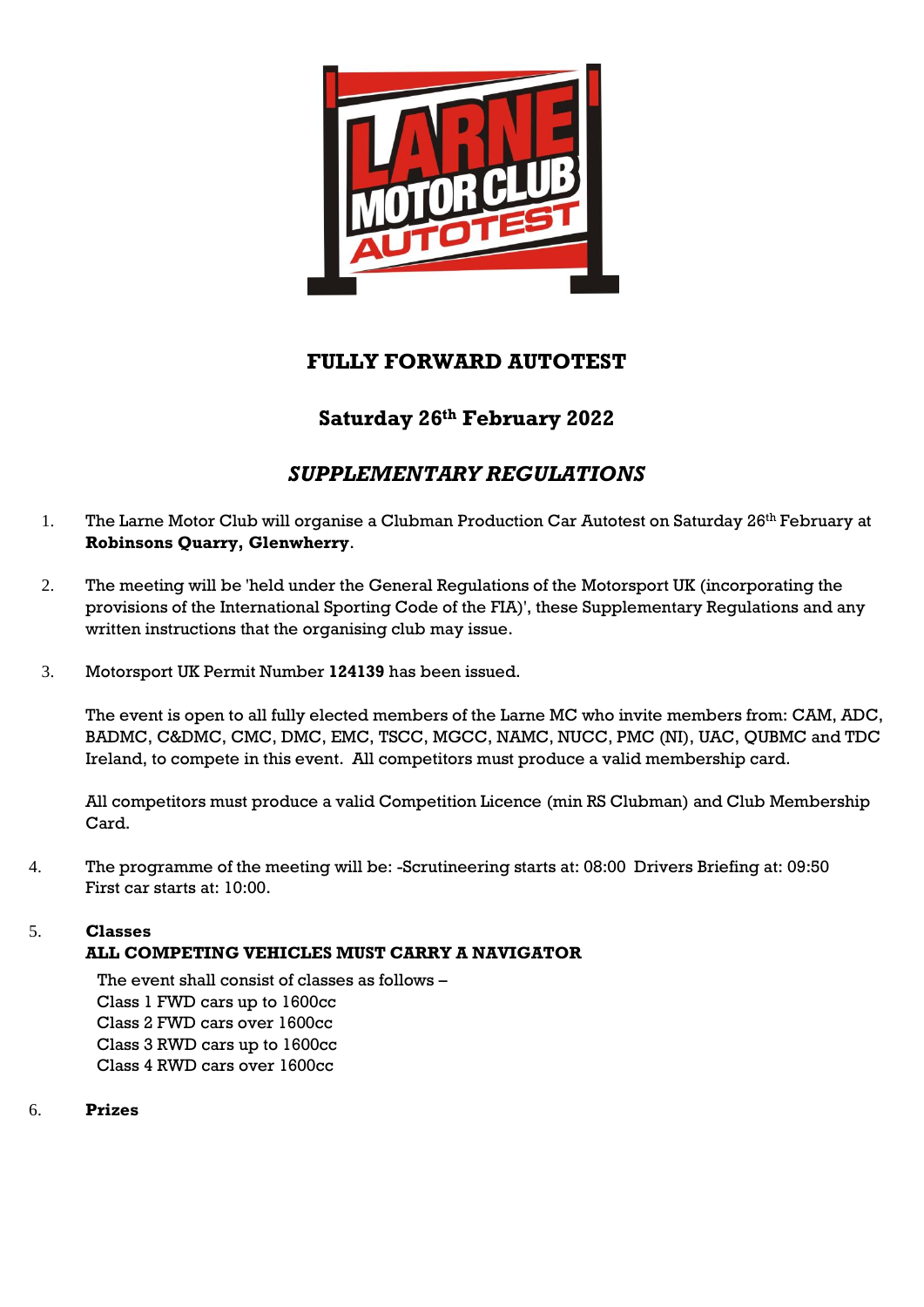There will be prizes awarded for the overall winning crew (class award forfeited), top three in each class.

7. The Entry List opens on Tuesday 1<sup>st</sup> February and closes on Sunday 20<sup>th</sup> February or when maximum numbers are reached. The Entry Fee is **£50.**

Entries can be made on www.stopastride.live

- 11 The Secretary of the Meeting, to whom all entries must be sent, is:  **Jonathan Millar, Jonathan@larnemotorclub.co.uk**
- 12. The maximum entry for the meeting, including reserves is 70. The minimum is 10. Should the above minimum figure not be reached, the organisers have the right to either cancel the meeting or amalgamate classes as necessary.

The entries will be selected as follows: - IN ORDER OF RECEIPT. Entry Fees may be refunded at the organiser's discretion. Dual entries are permitted.

Other Officials are: - Club Steward Gus Geddes Clerk of the Course Derek Dixon Chief Scrutineer Paddy Haveron Chief Timekeeper Robert Kelly

- 13. Results will be available on Stopastride Live during the day.
- 14. Any protest must be lodged in accordance with Section C(d).
- 15. (a) Details of Tests will be distributed at Signing-On.
	- (b) The timing will be by LCD hand operated stopwatches to seconds and tenths.
	- (c) The starting signal will be verbal.
	- (d) The order of attempting tests will be numerical.
- 16. PRACTISING WILL NOT BE ALLOWED.
- 17. PENALTIES: MSA Regulation F.5.1.6. is amended. In any diagram illustrating a test, dimensions will be approximate and for guidance only, whilst the sequence of manoeuvres will be mandatory but not exclusive. A maximum penalty will be imposed when the mandatory sequence of manoeuvres has not been correctly completed.

A maximum penalty shall be applied if a competitor crosses with both leading wheels a marked test line in the wrong direction, out of the prescribed sequence or too many/few times.

- (Any additional manoeuvres, without crossing a marked test line, are penalised by the extra time taken.)
	- (a) Each minute late in reporting at the start or a restart 5 seconds
	- (b) Not attempting or being ready to attempt a test when instructed to do so MAXIMUM
- (c) Not performing a test correctly, other than in (d) or (e) or not completing the test or making a false
- start Crossing a line in the wrong direction and/or the wrong order MAXIMUM Failure to attempt to cross a line MAXIMUM
	- (d) Striking any barrier, wall or pylon or crossing the boundary of a test 5 seconds
	- (e) Failing to cross or stop at any line or specified position as required